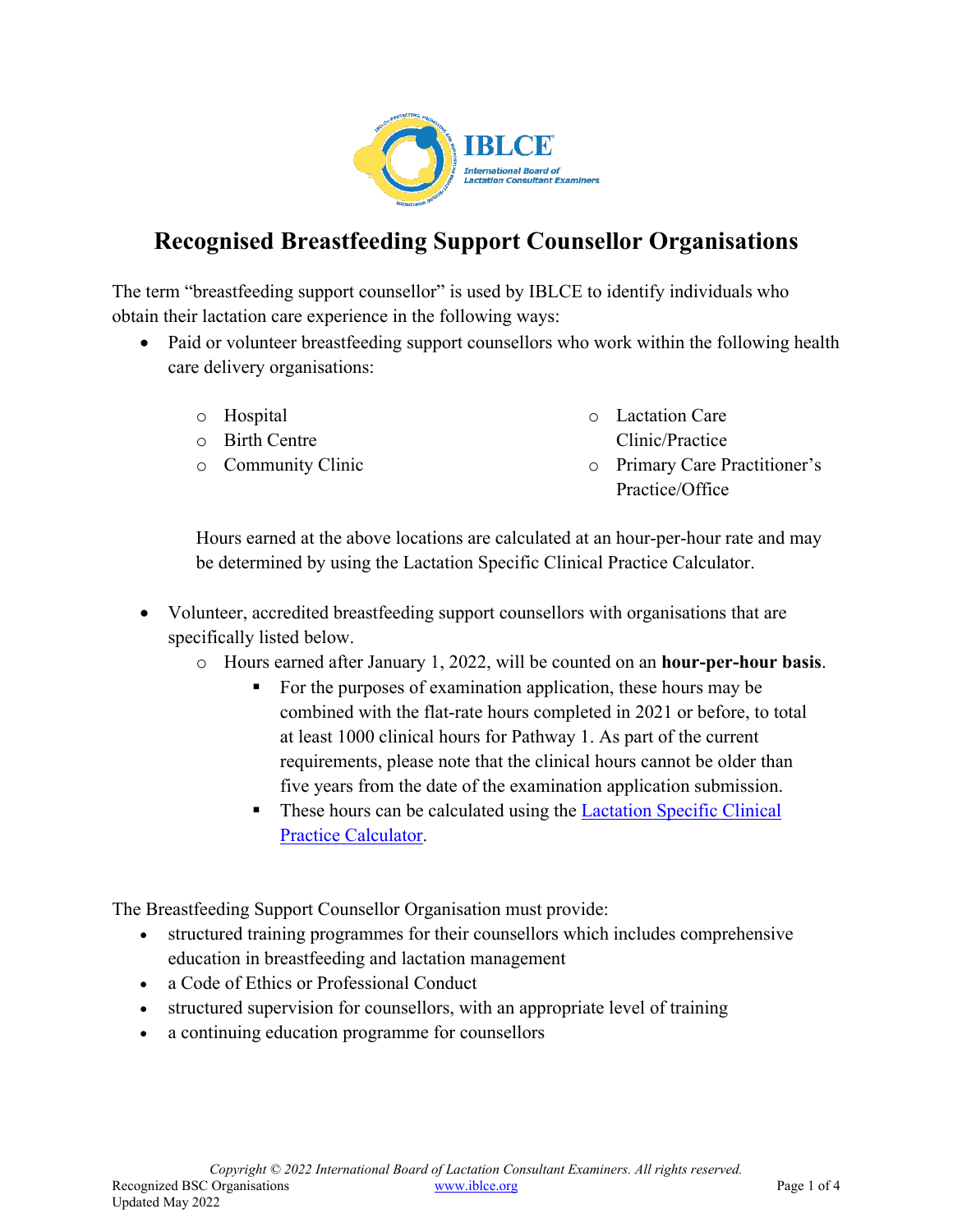The health care delivery organisations listed above (e.g. hospital, birth centre, etc.) and the following organisations meet the criteria established by IBLCE to define recognised breastfeeding support counsellor organisations:

- Adelante, Red Latina de Salud y Educación/The Latino Network for Health and Education
- Alimentación Segura Infantil (ASI)
- Allaitement Tout Un Art
- Allattamento e Dintorni APS
- Ammenet Denmark
- Amningshjälpen
- Association of Breastfeeding Mothers—ABM, UK
- Australian Breastfeeding Association (ABA)
- Baby Cafe USA
- BACE Nursing Mother's Council
- Berkshire Nursing Families (BNF)
- Birth India
- BirthKuwait
- B.R.E.A.S.T. 4 Babes, Inc.
- Breastfeeding Association of Taiwan
- Breastfeeding For Love Project China
- Breastfeeding Heritage and Pride
- Breastfeeding Mothers' Support Group – Singapore
- Breastfeeding Network UK
- Breastfeeding Q&A, UAE
- Breastfeeding Resource Center's Community Counselors
- Breastfeeding USA
- Centre de Ressources pour la Naissance region Mauricie inc.
- Chantelait Inc
- Chocolate Milk Café
- Cuidiu Ireland
- Custodi del Femminino
- Dr. MILK Physician Mother Support Network
- Forældre og Fødsel Denmark
- Joyfeeding Mothers -- 享喂母乳哺 育支持平台
- Kodiak KINDNESS
- Lactation Education Resources (LER)
- Lactation University
- La Leche League International (LLLI)
- Latched Support
- Le Re-Lait Montmagny-L'Islet
- Lumos Cultural + Bianca Balassiano Amamentação
- MAMILA
- Message—Mother-support-group France for English speaking mothers
- Mom2Mom Global
- Momma's Village--Fayetteville
- Mother-2-Mother Taiwan
- National Childbirth Trust
- Nursing Mothers Alliance
- Nourri Source
- Nourri Lait
- Ohio Parenting Collaborative
- Open Arms Perinatal Services Lactation Support Peer Counselor Program
- Project Milk Mission
- Sisters Who Breastfeed (SWB)
- The Breastfeeding Association of Trinidad and Tobago
- Touch of Gold
- Vital Village Network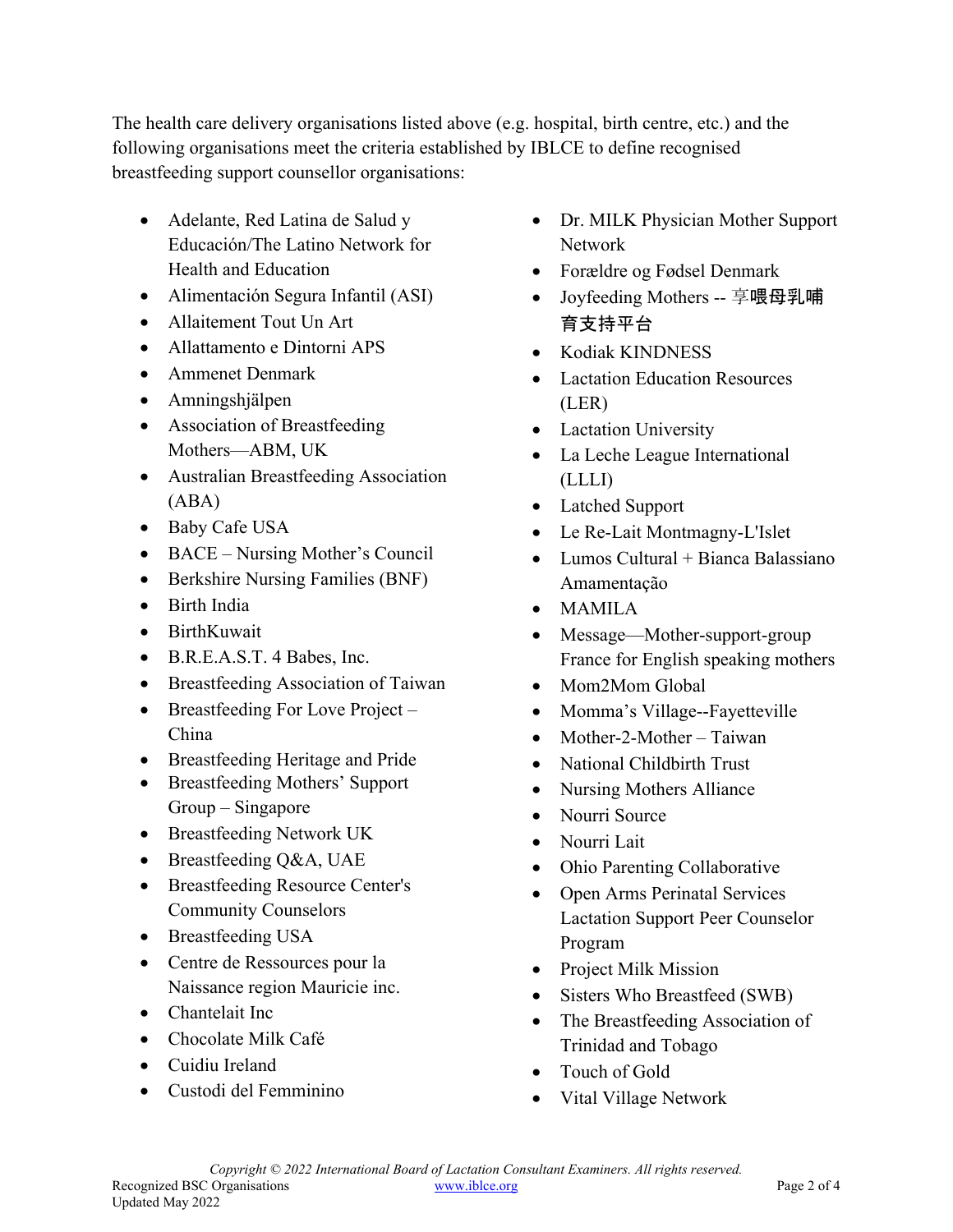• Zulazu-Beit Daniel

IBLCE understands that not every breastfeeding support counsellor organisation which meets these criteria may be on this list. To learn more about how organisations can apply to be on the list, please contact the IBLCE location that serves your country of residence by using the contact information found on the IBLCE website.

*This list of organisations is updated periodically. Below is a summary of the changes since December 2018.* 

| Date             | Added                                                                                                           | Removed         | Other Changes                                                                                                         |
|------------------|-----------------------------------------------------------------------------------------------------------------|-----------------|-----------------------------------------------------------------------------------------------------------------------|
| December 2018    |                                                                                                                 | Nursing Mothers |                                                                                                                       |
|                  |                                                                                                                 | Counsel         |                                                                                                                       |
| February 2019    |                                                                                                                 |                 | • Nursing Mothers Advisory<br>Council renamed as<br><b>Breastfeeding Resource</b><br>Center's Community<br>Counselors |
| June 2019        | • Vital Village Network                                                                                         |                 |                                                                                                                       |
| August 2019      | <b>Breastfeeding For Love</b><br>Project - China<br>Association of<br>$\bullet$<br><b>Breastfeeding Mothers</b> |                 |                                                                                                                       |
| November 2019    | • Message-Mother-<br>support-group France<br>for English speaking<br>mothers                                    |                 |                                                                                                                       |
| February 2020    | <b>Breastfeeding Network</b><br>$\bullet$<br><b>UK</b>                                                          |                 |                                                                                                                       |
| October 2020     | • Berkshire Nursing<br>Families (BNF)                                                                           |                 |                                                                                                                       |
| December 2020    | <b>Latched Support</b>                                                                                          |                 |                                                                                                                       |
| February 2021    | • Open Arms Perinatal<br><b>Services Lactation</b><br><b>Support Peer Counselor</b><br>Program                  |                 |                                                                                                                       |
| <b>July 2021</b> | • Allaitement Tout Un<br>Art                                                                                    |                 |                                                                                                                       |